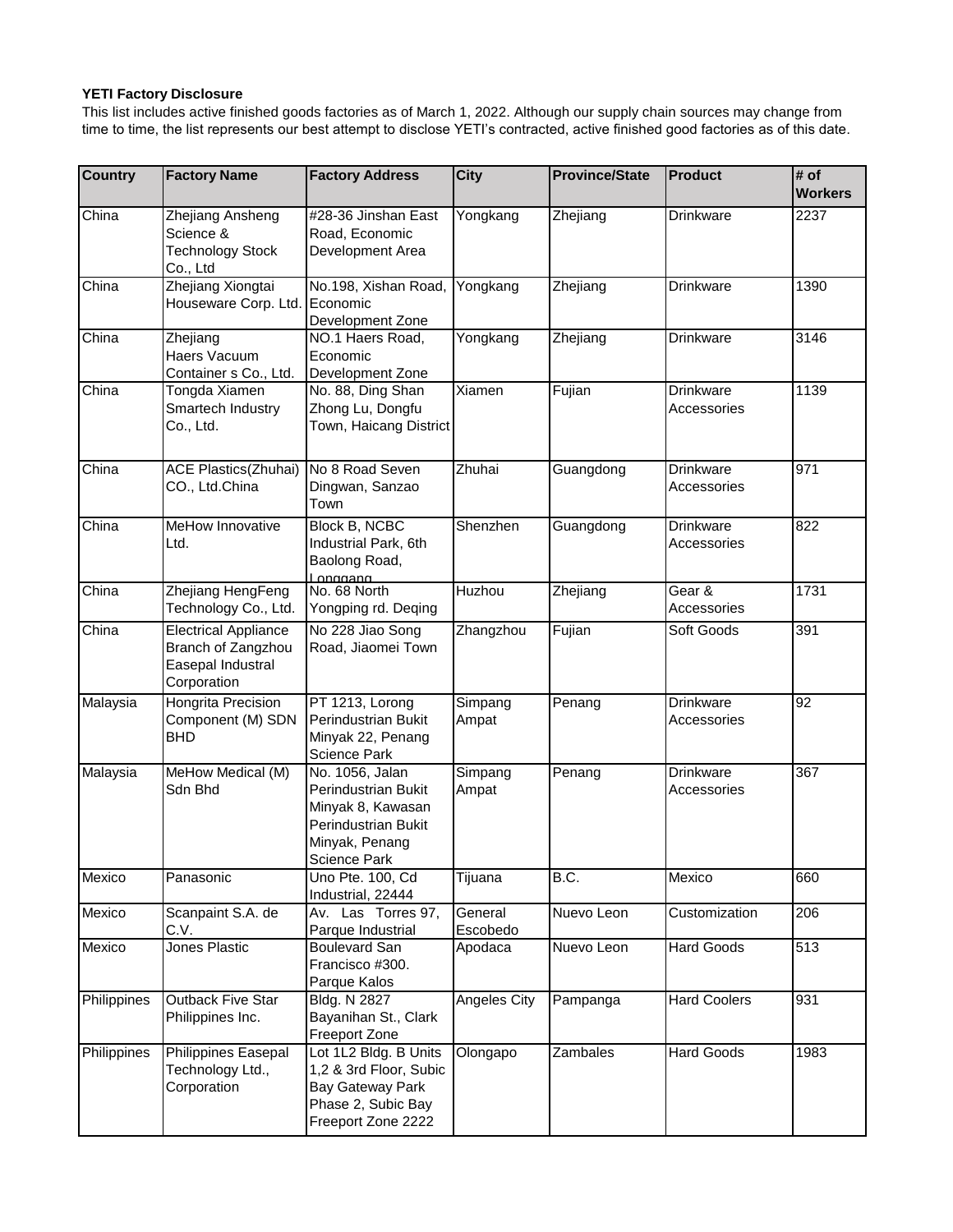| <b>Country</b>     | <b>Factory Name</b>                                                                      | <b>Factory Address</b>                                                                                                              | <b>City</b>      | <b>Province/State   Product</b> |                                 | # of<br><b>Workers</b> |
|--------------------|------------------------------------------------------------------------------------------|-------------------------------------------------------------------------------------------------------------------------------------|------------------|---------------------------------|---------------------------------|------------------------|
| Philippines        | Hudson Outdoor<br>Industrial Inc.                                                        | Bldg. 2, Lots 24 &<br>38 Efficiency Ave,<br>Subic Bay Gateway<br>Park, Phase 1,<br>Subic Bay Freeport<br>Zone, 2222,<br>Philippines | Olongapo         | Zambales                        | Soft Goods                      | 408                    |
|                    | Philippines Dong In Entech Co.<br>Ltd. (Almatech Mfg.<br>Corp)                           | Mindanai Avenue<br>Phase II AFAB                                                                                                    | <b>Mariveles</b> | Bataan                          | Soft Goods                      | 454                    |
| <b>Philippines</b> | Dong In Entech Co. Block II, 2nd<br>Ltd. (Mountaneering Avenue AFAB<br>Instruments Corp) |                                                                                                                                     | <b>Mariveles</b> | Bataan                          | Soft Goods                      | 1261                   |
| Poland             | Promens<br>Miedzyrzecz SP                                                                | Zakaszewskiego 9,<br>66-300                                                                                                         | Międzyrzecz      | Lubusz                          | <b>Hard Goods</b>               | 223                    |
| Taiwan             | Hydraknight<br>Innovation Co., Ltd                                                       | No. 18, Zhongxing<br>Road, Tucheng<br><b>District</b>                                                                               | New Taipei       | Taipei                          | Soft Goods                      | 163                    |
| Thailand           | Hi-p (Thailand) Co.,<br>Ltd                                                              | 7/132 Moo 4, Amata Rayong<br>City Rayong<br>Industrial Estate, T.<br>Mabyangporn,<br>Pluakdaeng                                     |                  | Rayong                          | <b>Drinkware</b><br>Accessories | 155                    |
| <b>USA</b>         | YETI Hidalgo<br>Warehouse                                                                | 3411 Hidalgo St                                                                                                                     | Austin           | Texas                           | Customization                   | 17                     |
| <b>USA</b>         | Monarch Trophy<br>Studio                                                                 | 16227 San Pedro<br>Ave, Hollwood Park                                                                                               | San Antonio      | Texas                           | Customization                   | 168                    |
| <b>USA</b>         | SilverSpot<br>Technologies,<br><b>LLC</b>                                                | 3660 Thousand<br>Oaks Dr #316                                                                                                       | San Antonio      | Texas                           | Customization                   | 80                     |
| <b>USA</b>         | <b>R&amp;D Molders</b>                                                                   | 107 Park Central<br><b>Blvd</b>                                                                                                     | Georgetown       | Texas                           | Gear &<br>Accessories           | 135                    |
| <b>USA</b>         | <b>Curbell Plastics</b>                                                                  | 2001 Timberlake Dr. Arlington                                                                                                       |                  | Texas                           | Gear &<br>Accessories           | 33                     |
| <b>USA</b>         | <b>Falcon Plastics</b>                                                                   | 902 SW 3rd St                                                                                                                       | Madison          | South Dakota                    | Gear &<br>Accessories           | 59                     |
| <b>USA</b>         | <b>Imperial Motion</b>                                                                   | 2920 S Steele St                                                                                                                    | Tacoma           | Washington                      | Gear &<br>Accessories           | 42                     |
| <b>USA</b>         | <b>Solar Plastics</b><br>(Davenport)                                                     | 1924 Comenitz Dr                                                                                                                    | Davenport        | lowa                            | <b>Hard Goods</b>               | 188                    |
| <b>USA</b>         | <b>Solar Plastics</b><br>(Delano)                                                        | 860 Johnson Drive                                                                                                                   | Delano           | Minnesota                       | <b>Hard Goods</b>               | 116                    |
| <b>USA</b>         | <b>Dutchland Plastics</b>                                                                | 54 Enterprise Ct.                                                                                                                   | Oostburg         | Wisconsin                       | <b>Hard Goods</b>               | 315                    |
| <b>USA</b>         | Mack Molding<br>Company                                                                  | 10769 Asheville<br>Hwy.                                                                                                             | Inman            | South Carolina                  | <b>Hard Goods</b>               | 373                    |
| <b>USA</b>         | <b>Proper Polymers</b><br>Anderson, LLC                                                  | 101 Clemson<br>Research Blvd.                                                                                                       | Anderson         | Soutch Carolina Hard Goods      |                                 | 120                    |
| <b>USA</b>         | SeaDek                                                                                   | 5440 Schenck Ave.                                                                                                                   | Rockledge        | Florida                         | <b>Hard Goods</b>               | 169                    |
| <b>USA</b>         | Vantec Inc.                                                                              | 205 Closz Dr.                                                                                                                       | Webster<br>City  | lowa                            | <b>Hard Goods</b>               | 210                    |